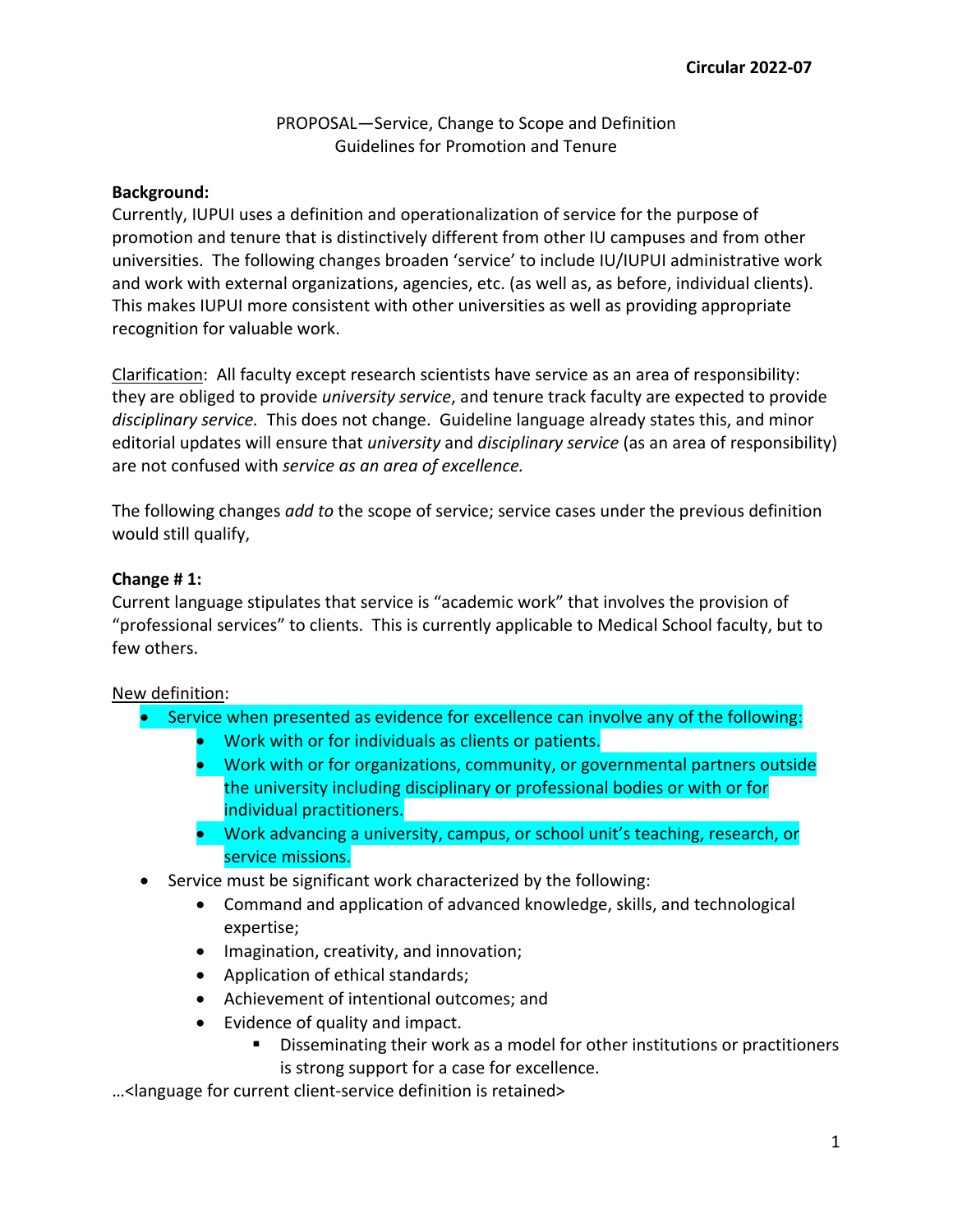• Faculty presenting administrative, committee, or voluntary service as evidence of achievement in service should demonstrate distinctive outcomes and evidence of quality.

## **Change # 2:**

Current language requires peer-reviewed dissemination for service to qualify as highly satisfactory (balanced-binned) case or excellent. In practice, this requirement for peerreviewed dissemination often substituted assessment of the disseminated item for an examination *of the work itself*.

## New language:

- Peer-reviewed dissemination is still an important part of the case for *excellence* in service; it may be *professionally peer-reviewed*.
- **For balanced cases, peer-reviewed dissemination is no longer a requirement, although it** may form part of any case (see balanced case criteria).

## EXACT GUIDELINE LANGUAGE CHANGES:

New language is in blue; deleted language has strike-throughs; red highlights exact spots of changes.

*The IFC is asked to endorse the concept of the change listed above. There may be further wording and formatting changes in the Guidelines once all proposals have been reviewed*.

---------

## In section, Definitions

Service

# EDIT-Service

All tenure-track faculty, tenure-track librarians, clinical faculty, and lecturer faculty have responsibilities for university service. University service supports and develops IUPUI and its schools and units. Most tenure-track faculty and librarians, as well as some clinical faculty, also participate in disciplinary service which supports and develops the research and professional goals of their discipline.

- The distinction between professional service and service to the university requires some elaboration.
	- o Faculty and librarian service to the university through committees and administration is important and required. The community of scholars depends on the mutual responsibility of individuals to support and develop the institution that sustains them.
- Satisfactory service means being a contributing member of the campus and disciplinary communities. It must be a factor in promotion and tenure these considerations, because unsatisfactory service to the university may preclude successful application for promotion and/or tenure.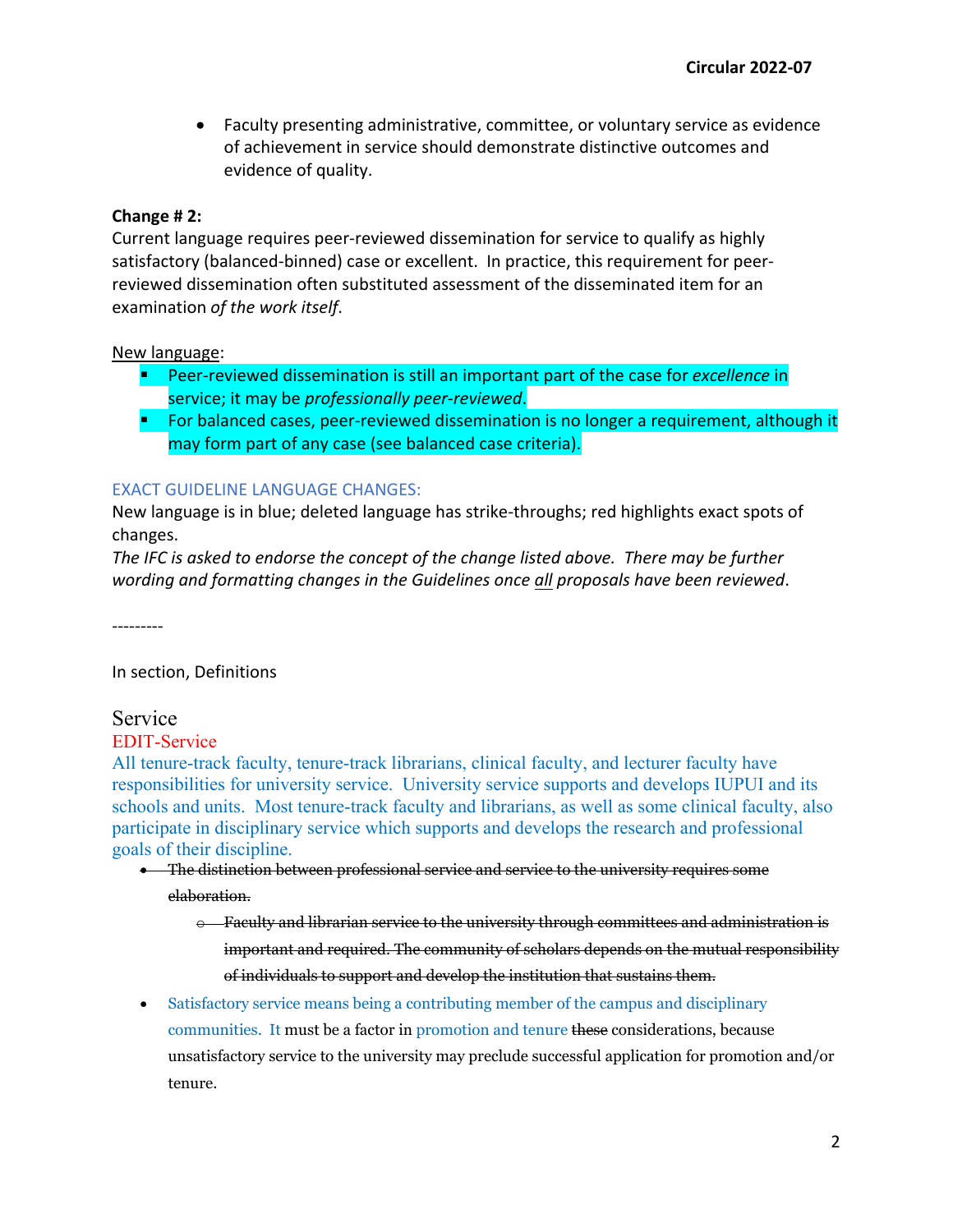- o Administrative service that uses disciplinary expertise for innovative or successful achievements reviewed by peers may be offered as evidence of achievement of excellence in professional service when such work:
	- **Has been planned and stipulated in advance;**
	- **When it is derived from the mission of the unit:**
	- when it is disseminated to a broader audience; and
	- **When it is peer reviewed.**
- Not all committee service is equal.
	- o Some committees, such as an Institutional Review Board, the Committee on Ethics in Research, campus Promotion and Tenure, or a Faculty Board of Review, may require extensive time commitments and may address principles or issues fundamental to the continued effectiveness of the campus. These special features need to be recognized.
- The primary committee, chair, unit committee, and dean are best able to assess the degree of performance of university service.
	- $\circ$  If it is deemed inadequate or unsatisfactory, this fact should be noted, and an evaluation based on the documented record of performance should be included in the dossier when it is forwarded to the campus level for review. The candidate must be informed and be provided an opportunity to respond prior to a final recommendation at the primary and unit levels.
- Service when it contributes to overall excellence (the balanced cases) or as an area of excellence (service-excellence cases) is discussed *elsewhere.*

### In section, Tenure Track Faculty Criteria

#### EDIT-Service Service-excellent-tenure-track

- **E** Significant contributions that clearly demonstrate the attributes of scholarly work, including peer refereed presentations and publications and national recognition of the quality of work; awards and recognition that reflect on the significance and academic nature of the work have been received.
- Service when presented as evidence for excellence can involve any of the following:
	- Work with or for individuals as clients or patients.
	- Work with or for organizations, community, or governmental partners outside the university including disciplinary or professional bodies or with or for individual practitioners.
	- Work advancing a university, campus, or school unit's teaching, research, or service missions.
- Service must be academic significant work characterized by the following: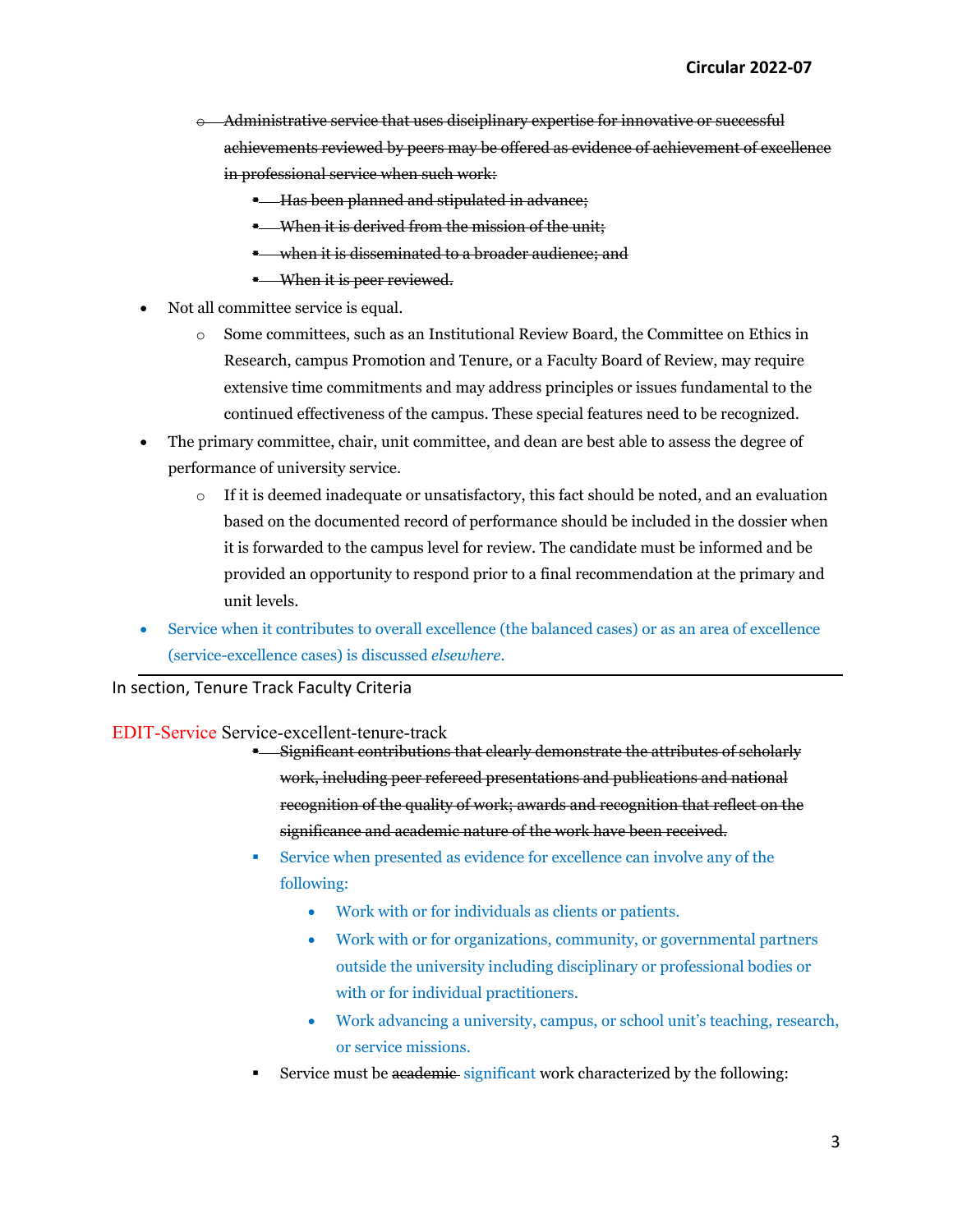- Command and application of advanced relevant knowledge, skills, and technological expertise;
- Contributions to a body of knowledge;
- Imagination, creativity, and innovation;
- Application of ethical standards;
- Achievement of intentional outcomes; and
- Evidence of quality and impact.
	- o Disseminating their work as a model for other institutions or practitioners is strong support for a case for excellence.
- If service involves patients or clients, the candidate must document how their work exceeds normative levels of activity and quality and is, in fact, excellent because it represents exceptional outcomes that result in the faculty member being recognized as an expert in their field and brings prestige to the candidate, the primary/department and the unit/school. Such service based on exceptional care contributes to the knowledge base or demonstrates a level of proficiency that itself illuminates practice for others. In all case Overall, this work must have would demonstrate impact beyond the direct recipient of the service through appropriate professional or academic peer-review dissemination activities.
	- Be documented through appropriate publications or dissemination activities
- Faculty involved in clinical practice should describe the variety and extent of patient or client care. Those activities that are truly exceptional should be annotated to differentiate these activities from the level of clinical service expected as a normal distribution of effort.
- Faculty presenting administrative, committee or voluntary service as evidence of achievement in service should demonstrate distinctive outcomes and evidence of quality. that it is a direct reflection of professional expertise and has been evaluated by peers as substantive professional and intellectual work.
- **-** Professional service that is the basis of advancement in rank or tenure must be clearly established as academic work.
- Documenting professional service activities when excellence in professional service is the primary basis for promotion or tenure:
	- External peer evaluation of products or results of professional service, including refereed and non-refereed publications or other means of dissemination.
	- Appropriate evaluation of ongoing activities may be accomplished by professional or academic peers. For external evaluators for the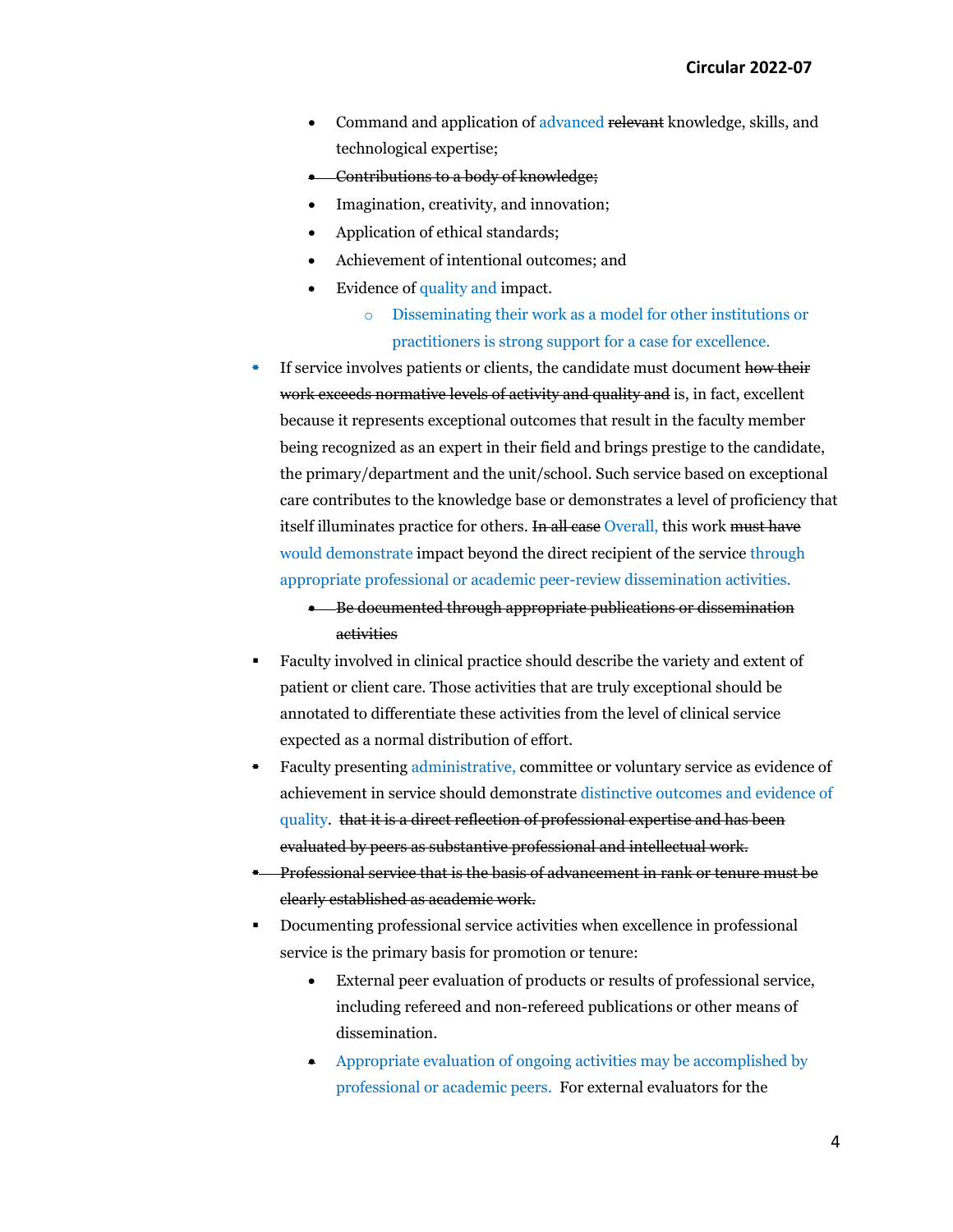promotion or tenure case, While some peers may come from the practice community, a majority of evaluators should be independent academic peers from institutions with an equal or greater reputation in the area of professional service. These evaluators can assess the entirety of the candidate's case within academic responsibilities and expectations. Special care must be given to assure that the external reviewers are at "arm's length" or independent as described in the section on External Assessment.

- Care should be taken in describing the qualifications and relevance of external reviewers, especially when the reviewers are not academically based.
- When professional service is conducted outside the U.S., it is advisable to seek some evaluation by appropriate peers in the relevant countries.
- Client evaluations may not be substituted for peer evaluations.
- Also: acceptable university service
- For associate rank: Emerging national reputation
- For full rank: A sustained national reputation as demonstrated by a wellestablished and cumulative body of work in rank.

In section, Clinical Faculty criteria, this is the entire service-excellence section.

#### Service-excellent-clinical

- o EDIT-Service
- $\Theta$  When service is presented as an area of excellence, it consists of significant contributions that clearly go beyond satisfactory university or organizational service (see Service in Definitions.) demonstrate the attributes of scholarly work, including peer refereed presentations and publications and national recognition of the quality of work; awards and recognition that reflect on the significance and academic nature of the work have been received. Service must be academic work characterized by the following:
	- \* Command and application of relevant knowledge, skills, and technological expertise;
	- **EXCONDUM** Contributions to a body of knowledge;
	- **E** Imagination, creativity, and innovation;
	- **Application of ethical standards;**
	- **-** Achievement of intentional outcomes; and
	- **Evidence of impact**
- o Service when presented as evidence for excellence can involve any of the following:
	- Work with or for individuals as clients or patients.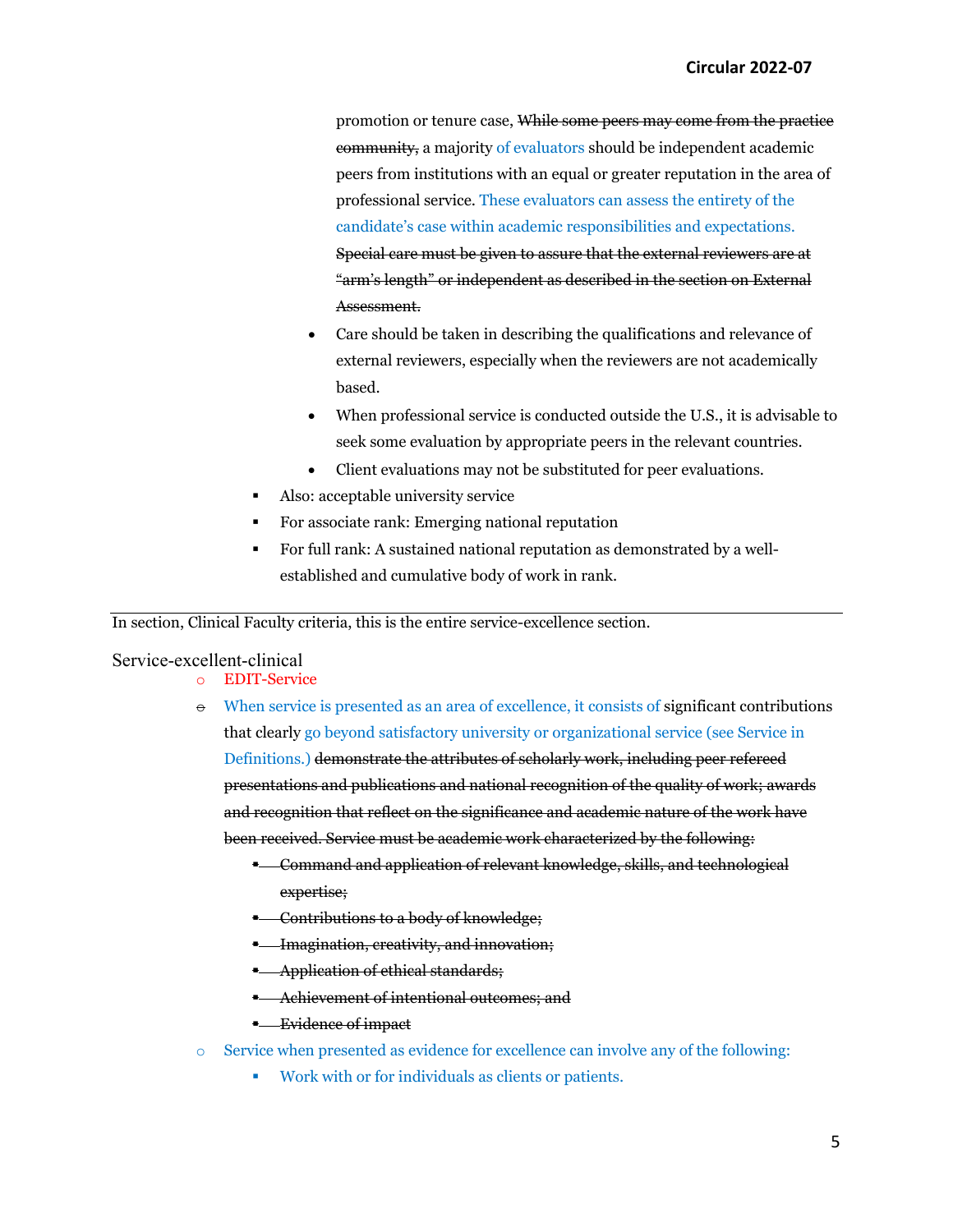- Work with or for organizations, community, or governmental partners outside the university including disciplinary or professional bodies or with or for individual practitioners.
- Work advancing a university, campus, or school unit's teaching, research, or service missions. Administrative work primarily concerned with teaching may be presented as "service" or as "teaching" excellence.
- $\circ$  Service must be academic significant work characterized by the following:
	- Command and application of advanced relevant knowledge, skills, and technological expertise;
	- **Contributions to a body of knowledge;**
	- Imagination, creativity, and innovation;
	- Application of ethical standards;
	- Achievement of intentional outcomes; and
	- Evidence of quality and impact.
		- Disseminating their work as a model for other institutions or practitioners is strong support for a case for excellence.
		- EDIT-NTT Scholarship. Some disseminated scholarship is required for excellence in service. The candidate must address how their scholarship advances their service and documents their excellence. Precise distinctions between "research" scholarship and "service" scholarship are not necessary for clinical faculty as long as their disseminated scholarship supports their accomplishments.
- If service involves patients or clients, the candidate must document how their work exceeds normative levels of activity and quality and is, in fact, excellent because it represents exceptional outcomes that result in the faculty member being recognized as an expert in their field and brings prestige to the candidate, the primary/department and the unit/school. Such service based on exceptional care contributes to the knowledge base or demonstrates a level of proficiency that itself illuminates practice for others. <del>In all case</del> Overall, this work must have would demonstrate impact beyond the direct recipient of the service through appropriate professional or academic peer-review dissemination activities.

# • Be documented through appropriate publications or dissemination activities

• Faculty involved in clinical practice should describe the variety and extent of patient or client care. Those activities that are truly exceptional should be annotated to differentiate these activities from the level of clinical service expected as a normal distribution of effort.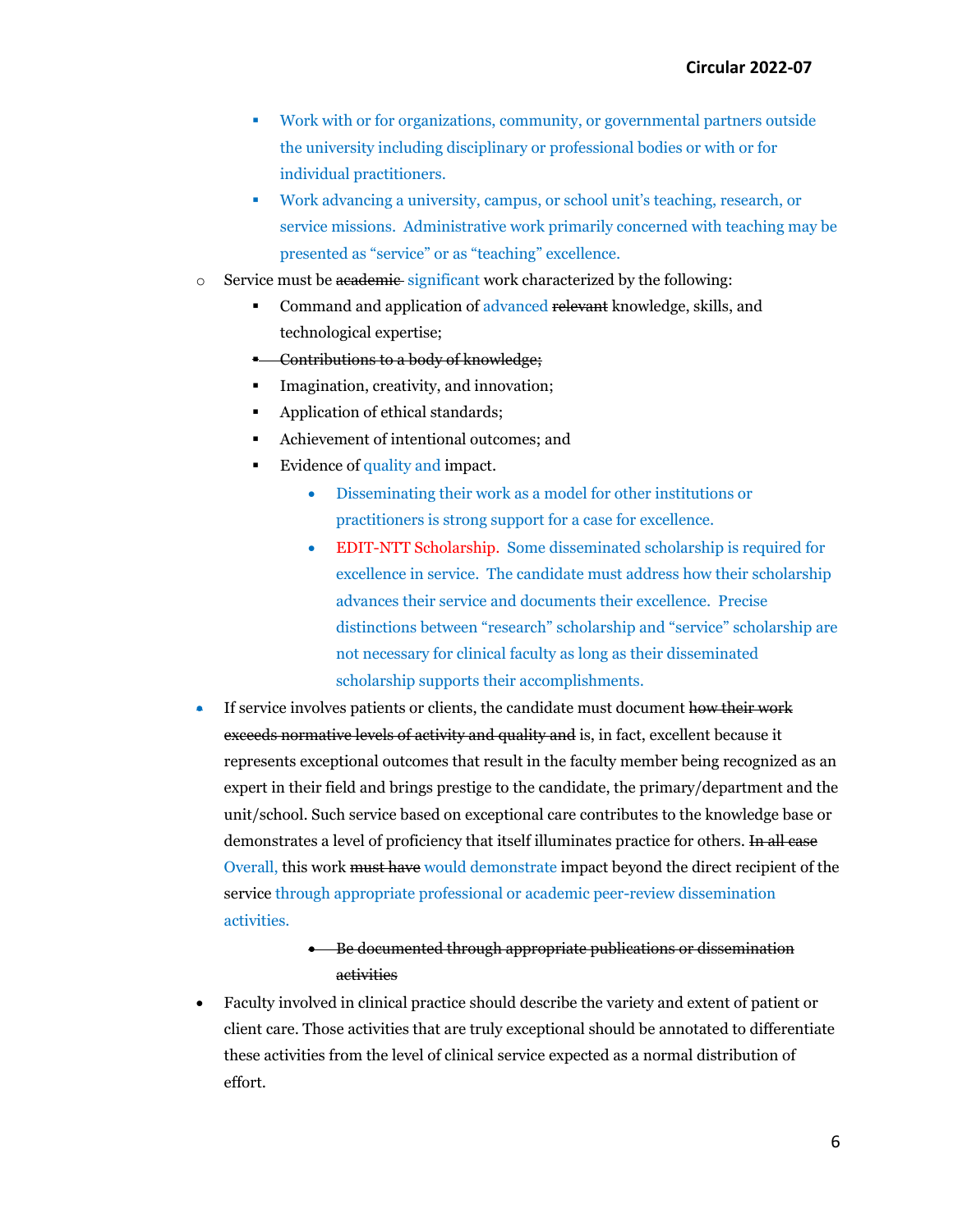- Faculty presenting administrative, committee or voluntary service as evidence of achievement in service should demonstrate distinctive outcomes and evidence of quality. that it is a direct reflection of professional expertise and has been evaluated by peers as substantive professional and intellectual work.
	- **Professional service that is the basis of advancement in rank or tenure must be** clearly established as academic work.
- Documenting professional service activities when excellence in professional service is the primary basis for promotion or tenure:
	- External peer evaluation of products or results of professional service, including refereed and non-refereed publications or other means of dissemination.
	- Appropriate evaluation of ongoing activities may be accomplished by professional or academic peers. For external evaluators for promotion, While some peers may come from the practice community, a majority of evaluators should be independent academic peers from institutions with an equal or greater reputation in the area of professional service. These evaluators can assess the entirety of the candidate's case within academic responsibilities and expectations. Special care must be given to assure that the external reviewers are at "arm's length" or independent as described in the section on External Assessment.
	- Care should be taken in describing the qualifications and relevance of external reviewers, especially when the reviewers are not academically based.
	- When professional service is conducted outside the U.S., it is advisable to seek some evaluation by appropriate peers in the relevant countries.
	- Client evaluations may not be substituted for peer evaluations.
- Also: acceptable university service
- o For associate rank: record of publicly disseminated and peer reviewed scholarship in service
- o For full rank: record of sustained, nationally and/or internationally disseminated and peer reviewed scholarship in service[redundant with above]
- o NOTE: Particularly for the clinical ranks, publication may not be the most effective or feasible means of disseminating the results of effective teaching practices or pedagogical research. When other forms of disseminating results are more appropriate, this fact should be explained and those evaluating the candidate's work at the primary, unit, and campus levels should consider this alternative form of dissemination.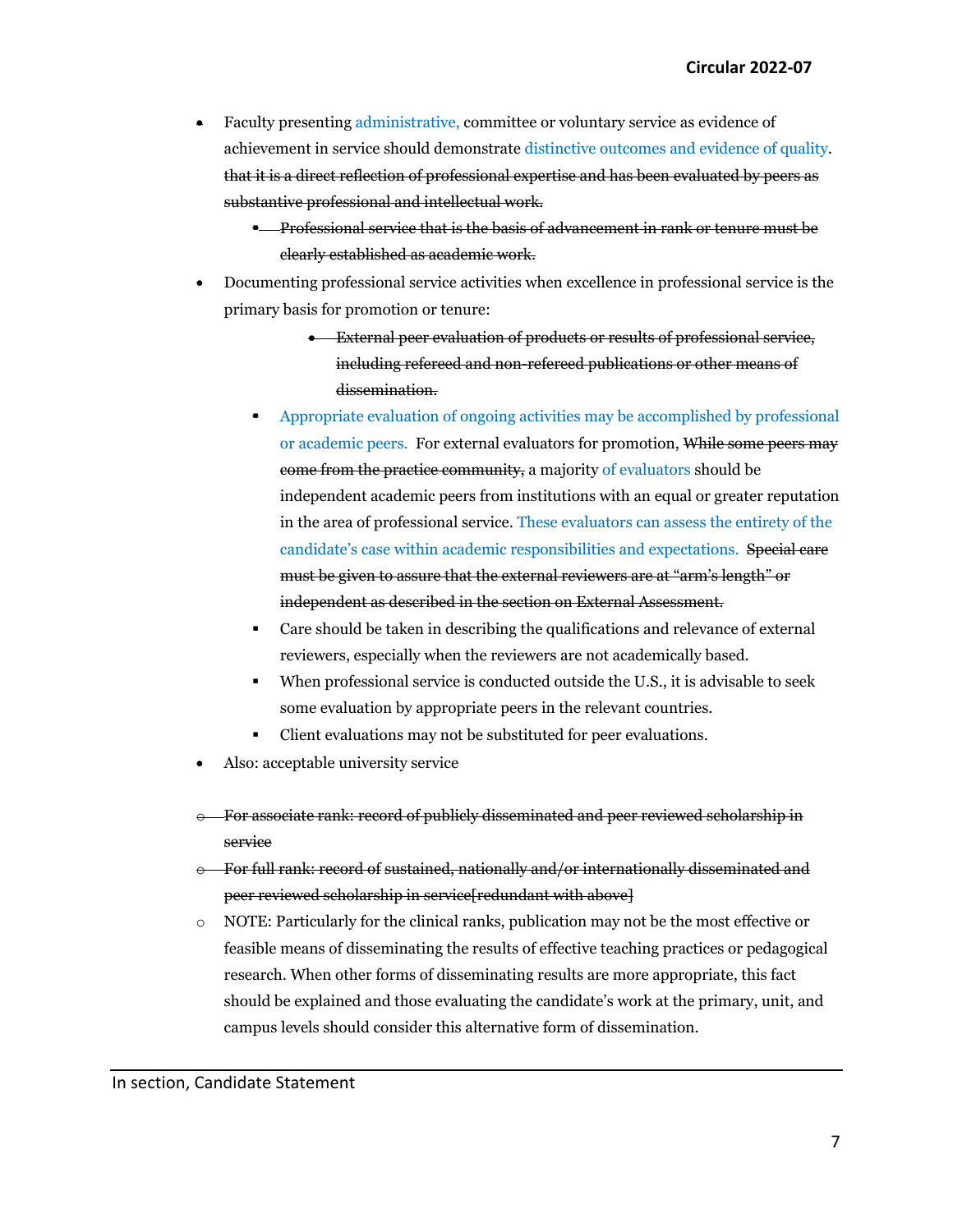o EDIT-Service. Candidates who seek advancement based on excellence in professional service should be able to demonstrate that such service is, in fact, academic work, which has significant results that have been communicated or disseminated in such a manner as to be reviewed by peers. The application of criteria to professional service should be clear, and professional service must be clearly related to the mission of the university, campus, and school/unit. *[Delete: no other area of excellence has such a stipulation.]*

#### In the section, Dossier Folders

#### EDIT-Service

- Service as an area of excellence is distinctly different from satisfactory service to the unit, university, and profession. For tenure-track faculty whose area of excellence is research or teaching, satisfactory service is required, for both university and profession or discipline; it may or may not involve the public. For clinical faculty whose area of excellence is teaching, or lecturerrank faculty, satisfactory service is required, and may take the form of campus and university service; it may or may not involve the public or the profession/discipline.
- When service is presented as an area of excellence, it consists of significant contributions that clearly go beyond satisfactory university or organizational service (see Service in Definitions.)
- Service when presented as evidence for excellence can involve any of the following:
	- o Work with or for individuals as clients or patients.
	- o Work with or for organizations, community, or governmental partners outside the university including disciplinary or professional bodies or with or for individual practitioners.
	- o Work advancing a university, campus, or school unit's teaching, research, or service missions. Administrative work primarily concerned with teaching may be presented as "service" or as "teaching" excellence.
- Service must be academic significant work characterized by the following:
	- $\circ$  Command and application of advanced relevant knowledge, skills, and technological expertise;
	- o Contributions to a body of knowledge;
	- o Imagination, creativity, and innovation;
	- o Application of ethical standards;
	- o Achievement of intentional outcomes; and
	- o Evidence of quality and impact.
		- Disseminating their work as a model for other institutions or practitioners is strong support for a case for excellence.
		- EDIT-NTT Scholarship. Some disseminated scholarship is required for excellence in service. The candidate must address how their scholarship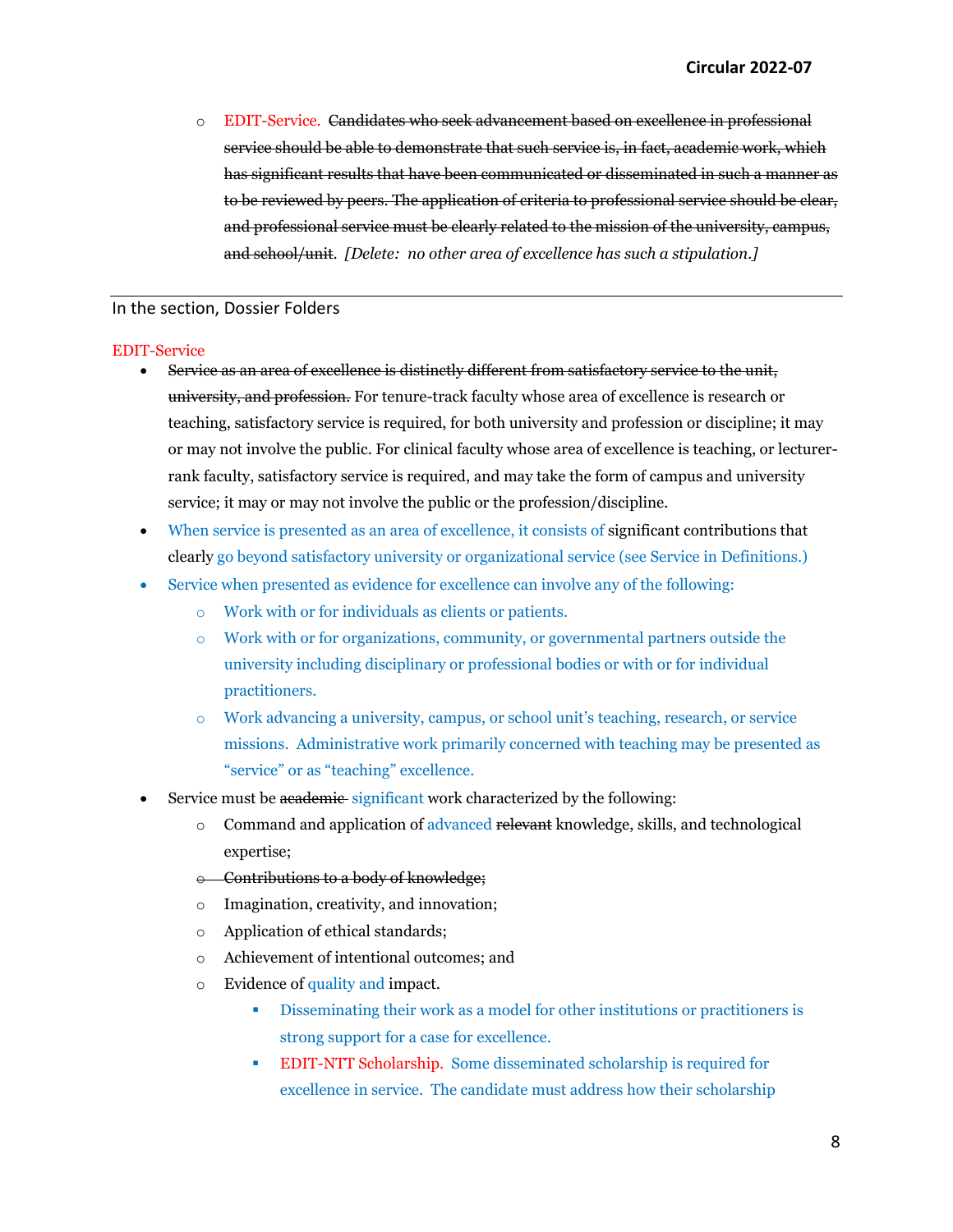advances their service and documents their excellence. Precise distinctions between "research" scholarship and "service" scholarship are not necessary for clinical faculty as long as their disseminated scholarship supports their accomplishments.

- Professional service is normally provided to three specific groups:
	- o The public (e.g., various local, national, and international communities; clients; and/or patients);
	- o The profession or discipline; and
	- o The campus and university

•

- Professional service, including professional service in the community and patient or client services, is characterized by those activities conducted on behalf of the university that apply the faculty member's and librarian's disciplinary expertise and professional knowledge of interrelated fields to issues in society. [See Definitions section.] Professional service to clients and patients as well as to the discipline may be local, regional, national, or international.
- To be the basis for tenure or for advancement in rank, that is, to be an area of excellence for tenure-track or clinical faculty, university and professional service must be directly linked to the unit and campus mission; the quality and impact of professional service must be evaluated within this context and must be assessed as academic work characterized by the following:
	- o Command and application of relevant knowledge, skills, and technological expertise;
	- o Contribution to a body of knowledge;
	- o Imagination, creativity and innovation;
	- o Application of ethical standards;
	- o Achievement of intentional outcomes; and
	- o Evidence of impact.
- Faculty claiming excellence in service, whose professional service consists primarily of patient or client service, must document how their work exceeds normative levels of activity and quality and is, in fact, excellent because it represents exceptional outcomes that result in the faculty member being recognized as an expert in their field and brings prestige to the candidate, the primary/department and the unit/school. Such service based on exceptional care contributes to the knowledge base or demonstrates a level of proficiency that itself illuminates practice for others. In all cases, this work must will demonstrate impact beyond the direct recipient of the service through appropriate professional or academic peer-review dissemination activities.; and

o Be documented through appropriate publications or dissemination activities.

• Excellence in professional service ordinarily results in the dissemination of results and findings through appropriate publication, whether in print or electronic media. The journals, books, or web documents in which faculty publish the results of their service activities should be assessed